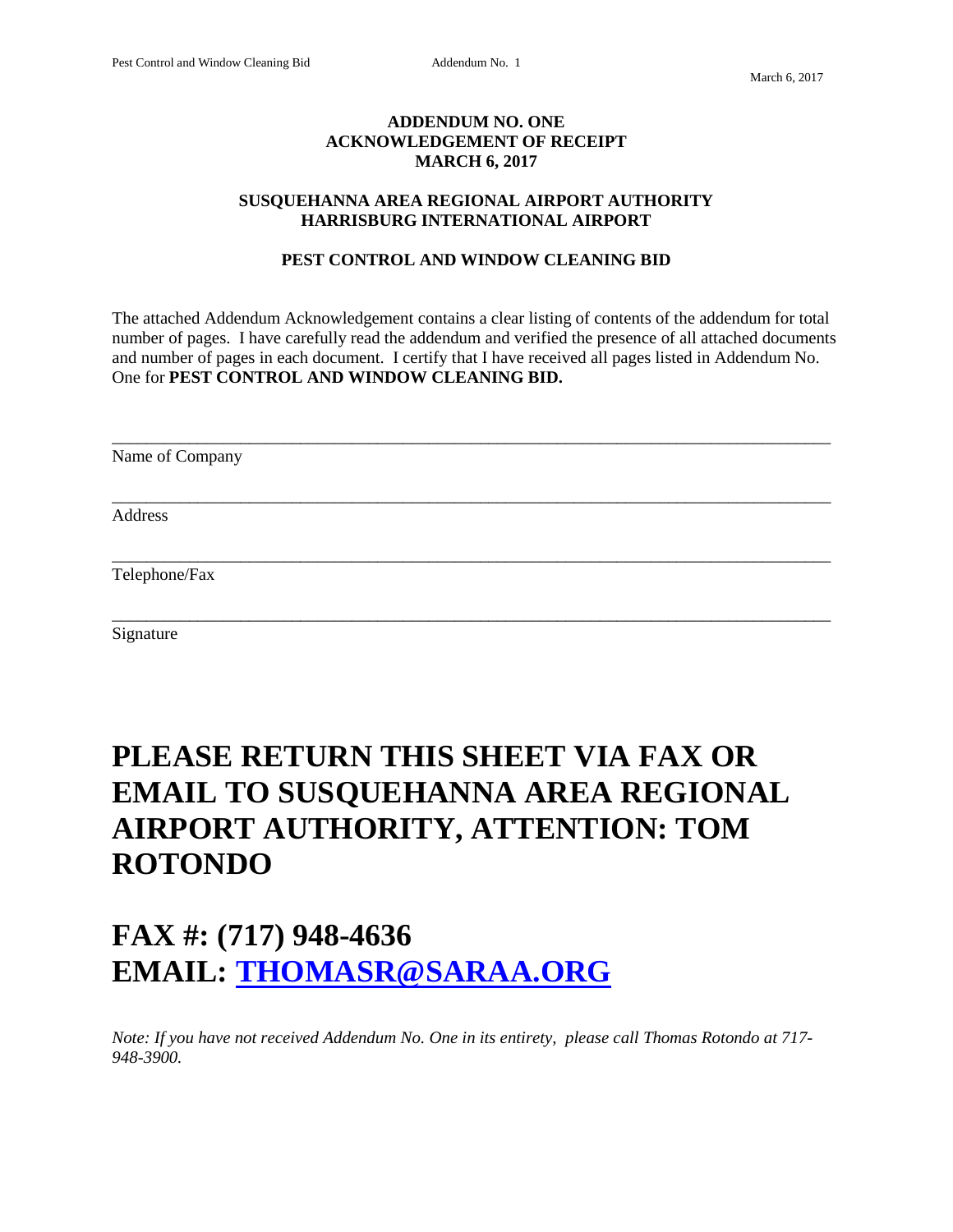#### **ADDENDUM ONE**

### **Susquehanna Area Regional Airport Authority Harrisburg International Airport**

#### **PEST CONTROL AND WINDOW CLEANING BID**

**Addendum No. 1 Dated: March 6, 2017 Bid Opening Date: March 16, 2017**

#### **NOTICE**

*It is the sole responsibility of the bidder to ensure that he/she has received any and all addenda and SARAA may, in his/her sole discretion, reject any bid for which all addenda have not been executed and returned.*

## **IS AMENDED AS FOLLOWS:**

I. Questions forwarded to HIA Purchasing and Answers to those questions.

(Addendum One: 3 Total Pages)

#### **Questions**

The following questions were forwarded to HIA Purchasing via email:

Q: Can you let me know the value of the current contract?

A: The current contract as a total value of \$135,120.00. A breakdown of each section, its subtotal and grand total are listed below.

Section  $A - (Monthly Cost for Standard Pest Control Visits) = $510.00/month*$ Building 513, 514, SRE building and fuel pump stations not part of 2011 bid.

Section B – (Cost for 1 Special Power Spraying Treatment) =  $$3,440.00$  per treatment

Section  $C -$  (Cost for 1 Exterior and Interior Window Cleaning) = \$9,500.00 per treatment.

Section  $D - (Cost for 1 Exterior Window Cleaning) = $4,800.00$  per treatment.

While there was a mathematical error in the adding of the subtotals of the lowest bidder, that low bidder had the option of honoring their error in the low bid.